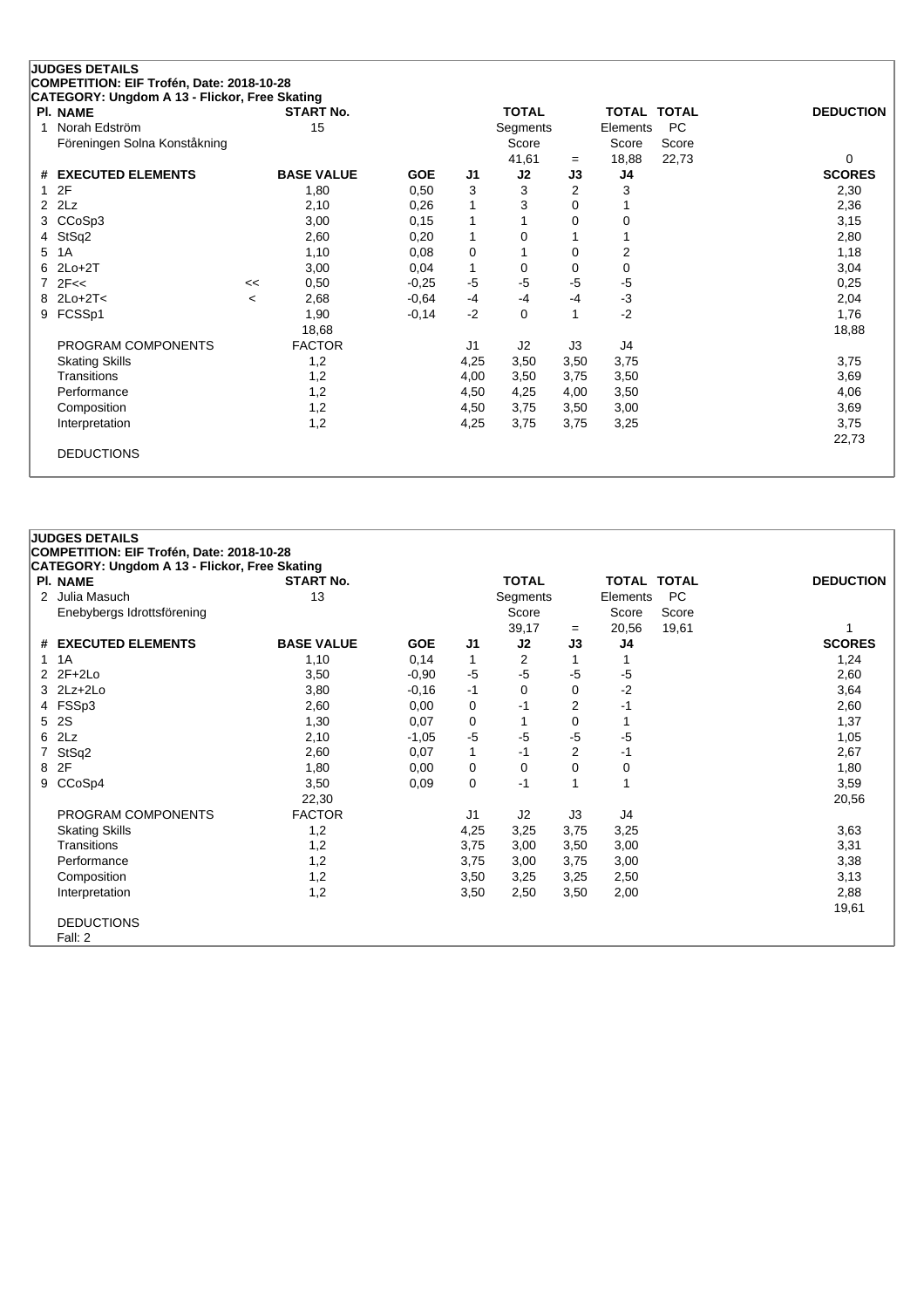| CATEGORY: Ungdom A 13 - Flickor, Free Skating |                   |            |      |              |      |                         |       |                  |
|-----------------------------------------------|-------------------|------------|------|--------------|------|-------------------------|-------|------------------|
| PI. NAME                                      | <b>START No.</b>  |            |      | <b>TOTAL</b> |      | TOTAL TOTAL             |       | <b>DEDUCTION</b> |
| 3 Fanny Erlingsson                            | 14                |            |      | Segments     |      | Elements                | PC    |                  |
| Tibro Konståkningsklubb                       |                   |            |      | Score        |      | Score                   | Score |                  |
|                                               |                   |            |      | 36,90        | $=$  | 17,65                   | 19,75 | 0,5              |
| # EXECUTED ELEMENTS                           | <b>BASE VALUE</b> | <b>GOE</b> | J1   | J2           | J3   | J4                      |       | <b>SCORES</b>    |
| $2F+2T$                                       | 3,10              | 0,05       | 1    |              | 0    | -1                      |       | 3,15             |
| $2$ $2Lo$                                     | 1,70              | 0,17       | 1    | 1            |      |                         |       | 1,87             |
| $3$ $2Lz$                                     | 2,10              | $-1,05$    | $-5$ | $-5$         | $-5$ | $-5$                    |       | 1,05             |
| 4 FSSp1                                       | 2,00              | $-0,45$    | $-2$ | $-2$         | -1   | $-4$                    |       | 1,55             |
| 5 StSq2                                       | 2,60              | 0,07       | 1    | $-1$         |      | 0                       |       | 2,67             |
| 6 2Lo                                         | 1,70              | 0,13       | 1    | 1            | 0    |                         |       | 1,83             |
| 7 2Lz+1T                                      | 2,50              | $-0,68$    | $-3$ | $-3$         | $-3$ | -4                      |       | 1,82             |
| 8 1A                                          | 1,10              | 0,11       | 1    |              | 0    | $\overline{\mathbf{c}}$ |       | 1,21             |
| 9 CCoSp2                                      | 2,50              | 0,00       | 0    | 1            | 0    | $-1$                    |       | 2,50             |
|                                               | 19,30             |            |      |              |      |                         |       | 17,65            |
| PROGRAM COMPONENTS                            | <b>FACTOR</b>     |            | J1   | J2           | J3   | J4                      |       |                  |
| <b>Skating Skills</b>                         | 1,2               |            | 4,50 | 3,00         | 3,50 | 3,50                    |       | 3,63             |
| Transitions                                   | 1,2               |            | 4,00 | 2,50         | 3,75 | 3,00                    |       | 3,31             |
| Performance                                   | 1,2               |            | 4,25 | 2,75         | 3,25 | 2,75                    |       | 3,25             |
| Composition                                   | 1,2               |            | 4,25 | 2,75         | 3,50 | 3,00                    |       | 3,38             |
| Interpretation                                | 1,2               |            | 3,75 | 2,50         | 3,00 | 2,25                    |       | 2,88             |
|                                               |                   |            |      |              |      |                         |       | 19,75            |
| <b>DEDUCTIONS</b>                             |                   |            |      |              |      |                         |       |                  |
| Fall: 1                                       |                   |            |      |              |      |                         |       |                  |

| <b>JUDGES DETAILS</b>                         |    |                   |            |              |                |                |             |           |                  |
|-----------------------------------------------|----|-------------------|------------|--------------|----------------|----------------|-------------|-----------|------------------|
| COMPETITION: EIF Trofén, Date: 2018-10-28     |    |                   |            |              |                |                |             |           |                  |
| CATEGORY: Ungdom A 13 - Flickor, Free Skating |    |                   |            |              |                |                |             |           |                  |
| PI. NAME                                      |    | <b>START No.</b>  |            |              | <b>TOTAL</b>   |                | TOTAL TOTAL |           | <b>DEDUCTION</b> |
| 4 Julia Dzibalova                             |    | 11                |            |              | Segments       |                | Elements    | <b>PC</b> |                  |
| Konståkningsklubben Sundbyberg                |    |                   |            |              | Score          |                | Score       | Score     |                  |
|                                               |    |                   |            |              | 36,80          | $=$            | 17,14       | 19,66     | 0                |
| # EXECUTED ELEMENTS                           |    | <b>BASE VALUE</b> | <b>GOE</b> | J1           | J2             | J3             | J4          |           | <b>SCORES</b>    |
| $1 \t1A$                                      |    | 1,10              | 0,17       | 0            | 2              | 2              | 2           |           | 1,27             |
| 2 StSq1                                       |    | 1,80              | 0,14       | 1            | 1              |                | 0           |           | 1,94             |
| $3$ $2Lz$                                     |    | 2,10              | 0,21       | $\mathbf{1}$ | $\overline{2}$ | 0              |             |           | 2,31             |
| 4 2F                                          |    | 1,80              | $-0,05$    | 0            | 0              | $-1$           | 0           |           | 1,75             |
| 5 2Lo                                         |    | 1,70              | $-0,13$    | $-1$         | $-1$           | $-1$           | 0           |           | 1,57             |
| 6 FSSp1                                       |    | 2,00              | 0,35       | 2            | 2              | 2              |             |           | 2,35             |
| $7$ 2Lz+2T<<                                  | << | 2,50              | $-0,74$    | $-3$         | $-3$           | $-4$           | $-4$        |           | 1,76             |
| $8$ 2F<<                                      | << | 0,50              | $-0,25$    | $-5$         | $-5$           | $-5$           | $-5$        |           | 0,25             |
| 9 CCoSp4                                      |    | 3,50              | 0,44       | 1            | $\overline{2}$ | $\overline{2}$ | $\mathbf 0$ |           | 3,94             |
|                                               |    | 17,00             |            |              |                |                |             |           | 17,14            |
| PROGRAM COMPONENTS                            |    | <b>FACTOR</b>     |            | J1           | J2             | J3             | J4          |           |                  |
| <b>Skating Skills</b>                         |    | 1,2               |            | 4,00         | 3,25           | 3,75           | 3,25        |           | 3,56             |
| Transitions                                   |    | 1,2               |            | 3,50         | 2,75           | 3,50           | 2,75        |           | 3,13             |
| Performance                                   |    | 1,2               |            | 4,00         | 3,50           | 3,50           | 3,00        |           | 3,50             |
| Composition                                   |    | 1,2               |            | 3,75         | 2,25           | 3,25           | 2,75        |           | 3,00             |
| Interpretation                                |    | 1,2               |            | 3,75         | 2,50           | 3,75           | 2,75        |           | 3,19             |
|                                               |    |                   |            |              |                |                |             |           | 19,66            |
| <b>DEDUCTIONS</b>                             |    |                   |            |              |                |                |             |           |                  |
|                                               |    |                   |            |              |                |                |             |           |                  |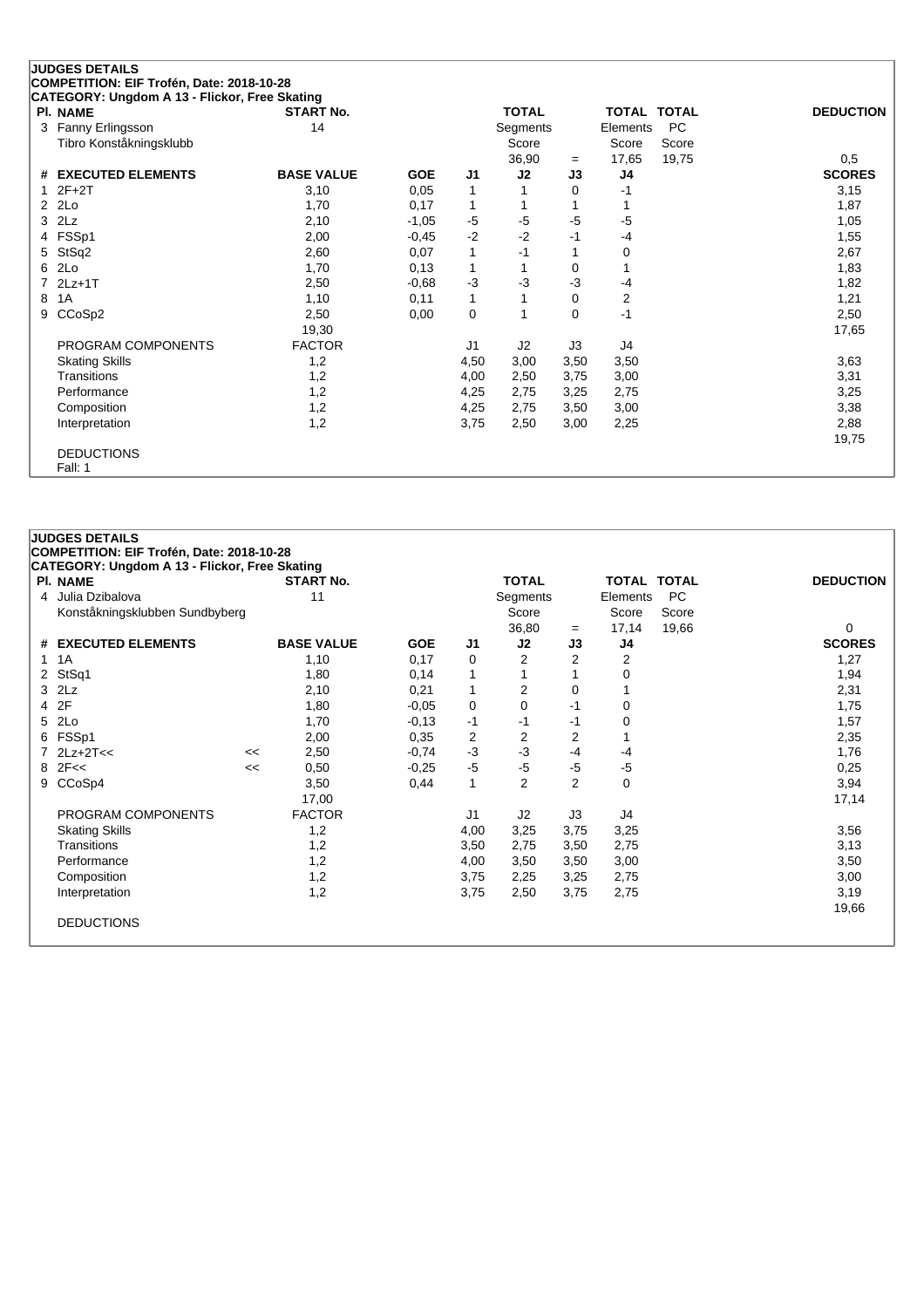| PI. NAME                         | <b>START No.</b>  |            |                | <b>TOTAL</b> |      | <b>TOTAL TOTAL</b> |           | <b>DEDUCTION</b> |
|----------------------------------|-------------------|------------|----------------|--------------|------|--------------------|-----------|------------------|
| Natalia Dlugosz<br>5             | 8                 |            |                | Segments     |      | Elements           | <b>PC</b> |                  |
| Drevvikens Konståknings Förening |                   |            |                | Score        |      | Score              | Score     |                  |
|                                  |                   |            |                | 33,16        | $=$  | 13,87              | 19,29     | $\Omega$         |
| # EXECUTED ELEMENTS              | <b>BASE VALUE</b> | <b>GOE</b> | J <sub>1</sub> | J2           | J3   | J4                 |           | <b>SCORES</b>    |
| $2Lz+2T$                         | 3,40              | 0,00       | 0              | 0            | 0    | 0                  |           | 3,40             |
| 1A<br>$\mathbf{2}^{\circ}$       | 1,10              | 0,14       | 1              | 2            |      |                    |           | 1,24             |
| 2F<br>3                          | 1,80              | 0,00       | 0              | 0            | 0    | 0                  |           | 1,80             |
| StSq1<br>4                       | 1,80              | $-0,18$    | 0              | $-1$         | $-2$ | $-1$               |           | 1,62             |
| 2Lo<br>5                         | 1,70              | $-0,13$    | $-1$           | $-1$         | 0    | -1                 |           | 1,57             |
| CCoSp2V<br>6                     | V<br>1,88         | $-0,75$    | $-4$           | $-4$         | -3   | $-5$               |           | 1,13             |
| 2F<br>7                          | 1,80              | $-0,09$    | 0              | $-1$         | 0    | -1                 |           | 1,71             |
| FSSpB<br>8                       | 1,70              | $-0.30$    | $-2$           | $-2$         | $-2$ | $-1$               |           | 1,40             |
|                                  | 15,18             |            |                |              |      |                    |           | 13,87            |
| PROGRAM COMPONENTS               | <b>FACTOR</b>     |            | J <sub>1</sub> | J2           | J3   | J4                 |           |                  |
| <b>Skating Skills</b>            | 1,2               |            | 3,75           | 2,75         | 3,00 | 3,50               |           | 3,25             |
| Transitions                      | 1,2               |            | 3,75           | 2,50         | 3,00 | 3,00               |           | 3,06             |
| Performance                      | 1,2               |            | 3,25           | 3,25         | 3,50 | 2,75               |           | 3,19             |
| Composition                      | 1,2               |            | 3,50           | 3,00         | 3,25 | 3,00               |           | 3,19             |
| Interpretation                   | 1,2               |            | 3,25           | 4,00         | 3,50 | 2,75               |           | 3,38             |
|                                  |                   |            |                |              |      |                    |           | 19,29            |

|   | <b>JUDGES DETAILS</b>                                                                      |    |                   |            |      |                |                |                    |           |                  |
|---|--------------------------------------------------------------------------------------------|----|-------------------|------------|------|----------------|----------------|--------------------|-----------|------------------|
|   | COMPETITION: EIF Trofén, Date: 2018-10-28<br>CATEGORY: Ungdom A 13 - Flickor, Free Skating |    |                   |            |      |                |                |                    |           |                  |
|   | PI. NAME                                                                                   |    | <b>START No.</b>  |            |      | <b>TOTAL</b>   |                | <b>TOTAL TOTAL</b> |           | <b>DEDUCTION</b> |
| 6 | Norah Alm                                                                                  |    | 10                |            |      | Segments       |                | Elements           | <b>PC</b> |                  |
|   | Konståkningsklubben Iskristallen Sun                                                       |    |                   |            |      | Score          |                | Score              | Score     |                  |
|   |                                                                                            |    |                   |            |      | 32,12          | $=$            | 14,32              | 18,30     | 0,5              |
|   | # EXECUTED ELEMENTS                                                                        |    | <b>BASE VALUE</b> | <b>GOE</b> | J1   | J2             | J3             | J4                 |           | <b>SCORES</b>    |
|   | FSSp3                                                                                      |    | 2,60              | 0,13       | 0    | 0              |                |                    |           | 2,73             |
| 2 | 2S                                                                                         |    | 1,30              | 0,20       | 0    | $\overline{2}$ | $\overline{2}$ | $\overline{2}$     |           | 1,50             |
| 3 | 2F                                                                                         |    | 1,80              | 0,05       | 0    | $\Omega$       | $\Omega$       |                    |           | 1,85             |
| 4 | StSqB                                                                                      |    | 1,50              | $-0,19$    | $-2$ | 0              | -1             | $-2$               |           | 1,31             |
| 5 | 2Lo                                                                                        |    | 1,70              | 0,04       | 0    |                | 0              | 0                  |           | 1,74             |
| 6 | CCoSp2                                                                                     |    | 2,50              | 0,06       | 0    | 0              |                | $\mathbf 0$        |           | 2,56             |
|   | $2S+2T<<$                                                                                  | << | 1,70              | $-0.49$    | $-3$ | $-4$           | $-4$           | $-4$               |           | 1,21             |
| 8 | 2F <                                                                                       | << | 0,50              | $-0.25$    | $-5$ | $-5$           | $-5$           | $-5$               |           | 0,25             |
| 9 | $1A+2T<<$                                                                                  | << | 1,50              | $-0,33$    | -3   | $-3$           | $-3$           | $-3$               |           | 1,17             |
|   |                                                                                            |    | 15,10             |            |      |                |                |                    |           | 14,32            |
|   | PROGRAM COMPONENTS                                                                         |    | <b>FACTOR</b>     |            | J1   | J2             | J3             | J4                 |           |                  |
|   | <b>Skating Skills</b>                                                                      |    | 1,2               |            | 3,50 | 3,00           | 3,50           | 3,25               |           | 3,31             |
|   | Transitions                                                                                |    | 1,2               |            | 3,00 | 2,75           | 3,25           | 3,00               |           | 3,00             |
|   | Performance                                                                                |    | 1,2               |            | 3,50 | 3,25           | 3,00           | 2,50               |           | 3,06             |
|   | Composition                                                                                |    | 1,2               |            | 3,25 | 2,50           | 3,25           | 3,00               |           | 3,00             |
|   | Interpretation                                                                             |    | 1,2               |            | 3,00 | 3,00           | 3,25           | 2,25               |           | 2,88             |
|   |                                                                                            |    |                   |            |      |                |                |                    |           | 18,30            |
|   | <b>DEDUCTIONS</b>                                                                          |    |                   |            |      |                |                |                    |           |                  |
|   | Fall: 1                                                                                    |    |                   |            |      |                |                |                    |           |                  |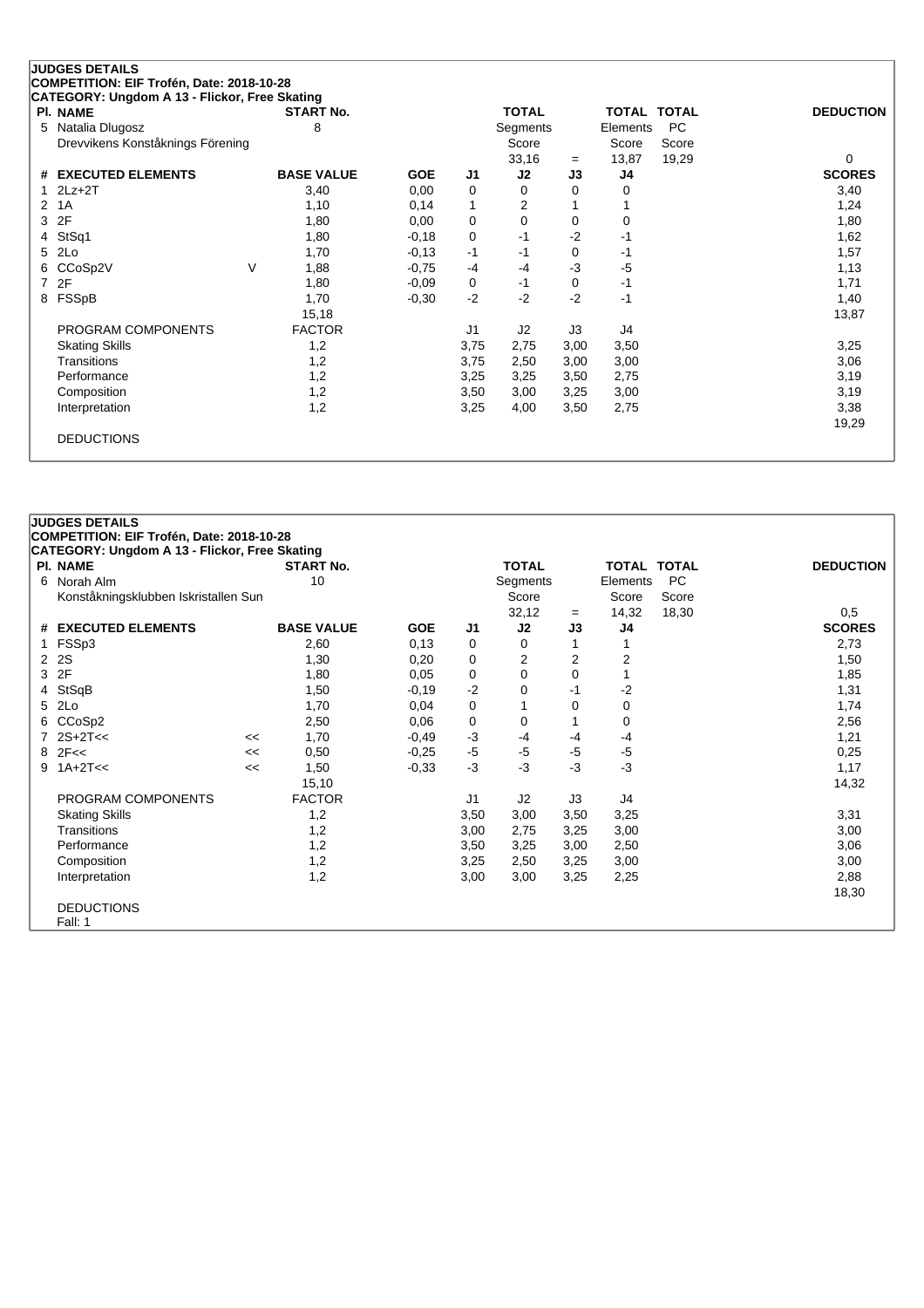| CATEGORY: Ungdom A 13 - Flickor, Free Skating |                          |                   |            |      |              |                |             |       |                  |
|-----------------------------------------------|--------------------------|-------------------|------------|------|--------------|----------------|-------------|-------|------------------|
| PI. NAME                                      |                          | <b>START No.</b>  |            |      | <b>TOTAL</b> |                | TOTAL TOTAL |       | <b>DEDUCTION</b> |
| Kajsa Ekenberg                                |                          | 12                |            |      | Segments     |                | Elements    | PC    |                  |
| Mölndals Konståkningsklubb                    |                          |                   |            |      | Score        |                | Score       | Score |                  |
|                                               |                          |                   |            |      | 31,23        | $=$            | 13,11       | 18,62 | 0,5              |
| # EXECUTED ELEMENTS                           |                          | <b>BASE VALUE</b> | <b>GOE</b> | J1   | J2           | J3             | J4          |       | <b>SCORES</b>    |
| <b>2S</b>                                     |                          | 1,30              | 0,10       | 0    | 1            |                |             |       | 1,40             |
| 2 CCoSp3                                      |                          | 3,00              | $-0,15$    | $-1$ | $-1$         | 0              | 0           |       | 2,85             |
| 3 1A                                          |                          | 1,10              | 0,00       | 0    | 0            | 0              | 0           |       | 1,10             |
| $4$ $2F<$                                     | $\overline{\phantom{a}}$ | 1,35              | $-0,68$    | -5   | $-5$         | $-5$           | $-5$        |       | 0,67             |
| 5 StSq1                                       |                          | 1,80              | $-0,05$    | 0    | $-2$         | $\overline{2}$ | $-1$        |       | 1,75             |
| 6 2Lo                                         |                          | 1,70              | $-0,51$    | -3   | $-4$         | $-3$           | $-2$        |       | 1,19             |
| $7.2S+2T<<$                                   | <<                       | 1,70              | $-0,49$    | $-3$ | $-4$         | $-4$           | $-4$        |       | 1,21             |
| 8 1A                                          |                          | 1,10              | 0,00       | 0    | 0            | 0              | 0           |       | 1,10             |
| 9 FSSp2                                       |                          | 2,30              | $-0,46$    | $-2$ | $-1$         | $-2$           | $-3$        |       | 1,84             |
|                                               |                          | 15,35             |            |      |              |                |             |       | 13,11            |
| PROGRAM COMPONENTS                            |                          | <b>FACTOR</b>     |            | J1   | J2           | J3             | J4          |       |                  |
| <b>Skating Skills</b>                         |                          | 1,2               |            | 3,25 | 2,25         | 3,50           | 3,25        |       | 3,06             |
| Transitions                                   |                          | 1,2               |            | 3,25 | 2,00         | 3,50           | 2,75        |       | 2,88             |
| Performance                                   |                          | 1,2               |            | 3,25 | 2,50         | 4,00           | 3,00        |       | 3,19             |
| Composition                                   |                          | 1,2               |            | 3,50 | 2,50         | 3,75           | 3,00        |       | 3,19             |
| Interpretation                                |                          | 1,2               |            | 3,50 | 2,75         | 3,75           | 2,75        |       | 3,19             |
|                                               |                          |                   |            |      |              |                |             |       | 18,62            |
| <b>DEDUCTIONS</b>                             |                          |                   |            |      |              |                |             |       |                  |
| Fall: 1                                       |                          |                   |            |      |              |                |             |       |                  |

|   | <b>JUDGES DETAILS</b><br>COMPETITION: EIF Trofén, Date: 2018-10-28 |                   |            |                |                   |                |                    |       |                  |
|---|--------------------------------------------------------------------|-------------------|------------|----------------|-------------------|----------------|--------------------|-------|------------------|
|   | CATEGORY: Ungdom A 13 - Flickor, Free Skating                      |                   |            |                |                   |                |                    |       |                  |
|   | PI. NAME                                                           | <b>START No.</b>  |            |                | <b>TOTAL</b>      |                | <b>TOTAL TOTAL</b> |       | <b>DEDUCTION</b> |
|   | 8 Victoria Ramkhen                                                 | 7                 |            |                | Segments          |                | Elements           | PC    |                  |
|   | Mölndals Konståkningsklubb                                         |                   |            |                | Score             |                | Score              | Score |                  |
|   |                                                                    |                   |            |                | 28,47             | $=$            | 12,31              | 16,66 | 0,5              |
|   | # EXECUTED ELEMENTS                                                | <b>BASE VALUE</b> | <b>GOE</b> | J <sub>1</sub> | J2                | J3             | J4                 |       | <b>SCORES</b>    |
|   | 1 2S+1Lo                                                           | 1,80              | 0,07       | 1              |                   | 0              | 0                  |       | 1,87             |
|   | 2 FCSp1                                                            | 1,90              | 0,10       | 0              | $\overline{2}$    | 0              | $\Omega$           |       | 2,00             |
|   | 3 1Lz                                                              | 0,60              | 0,02       | 0              | 1                 | 0              | 0                  |       | 0,62             |
| 4 | 1A                                                                 | 1,10              | 0,06       | 0              | 1                 |                | 0                  |       | 1,16             |
| 5 | 1F                                                                 | 0,50              | 0,06       | $\mathbf{1}$   | 2                 | $\overline{2}$ | 0                  |       | 0,56             |
|   | 6 StSq2                                                            | 2,60              | 0,00       | 0              | 0                 |                | -1                 |       | 2,60             |
|   | 7 2Lo+1Lo                                                          | 2,20              | 0,00       | 0              | 0                 | 0              | 0                  |       | 2,20             |
| 8 | <b>2S</b>                                                          | 1,30              | 0,00       | 0              | 0                 | 0              | 0                  |       | 1,30             |
|   | 9 CCoSp                                                            | 0,00              | 0,00       | --             | $\hspace{0.05cm}$ | --             | --                 |       | 0,00             |
|   |                                                                    | 12,00             |            |                |                   |                |                    |       | 12,31            |
|   | PROGRAM COMPONENTS                                                 | <b>FACTOR</b>     |            | J <sub>1</sub> | J2                | J3             | J4                 |       |                  |
|   | <b>Skating Skills</b>                                              | 1,2               |            | 3,50           | 2,75              | 2,75           | 3,00               |       | 3,00             |
|   | Transitions                                                        | 1,2               |            | 3,00           | 2,50              | 2,50           | 2,75               |       | 2,69             |
|   | Performance                                                        | 1,2               |            | 3,25           | 3,25              | 2,75           | 2,50               |       | 2,94             |
|   | Composition                                                        | 1,2               |            | 3,25           | 3,00              | 3,00           | 1,75               |       | 2,75             |
|   | Interpretation                                                     | 1,2               |            | 2,75           | 2,75              | 2,50           | 2,00               |       | 2,50             |
|   |                                                                    |                   |            |                |                   |                |                    |       | 16,66            |
|   | <b>DEDUCTIONS</b><br>Fall: 1                                       |                   |            |                |                   |                |                    |       |                  |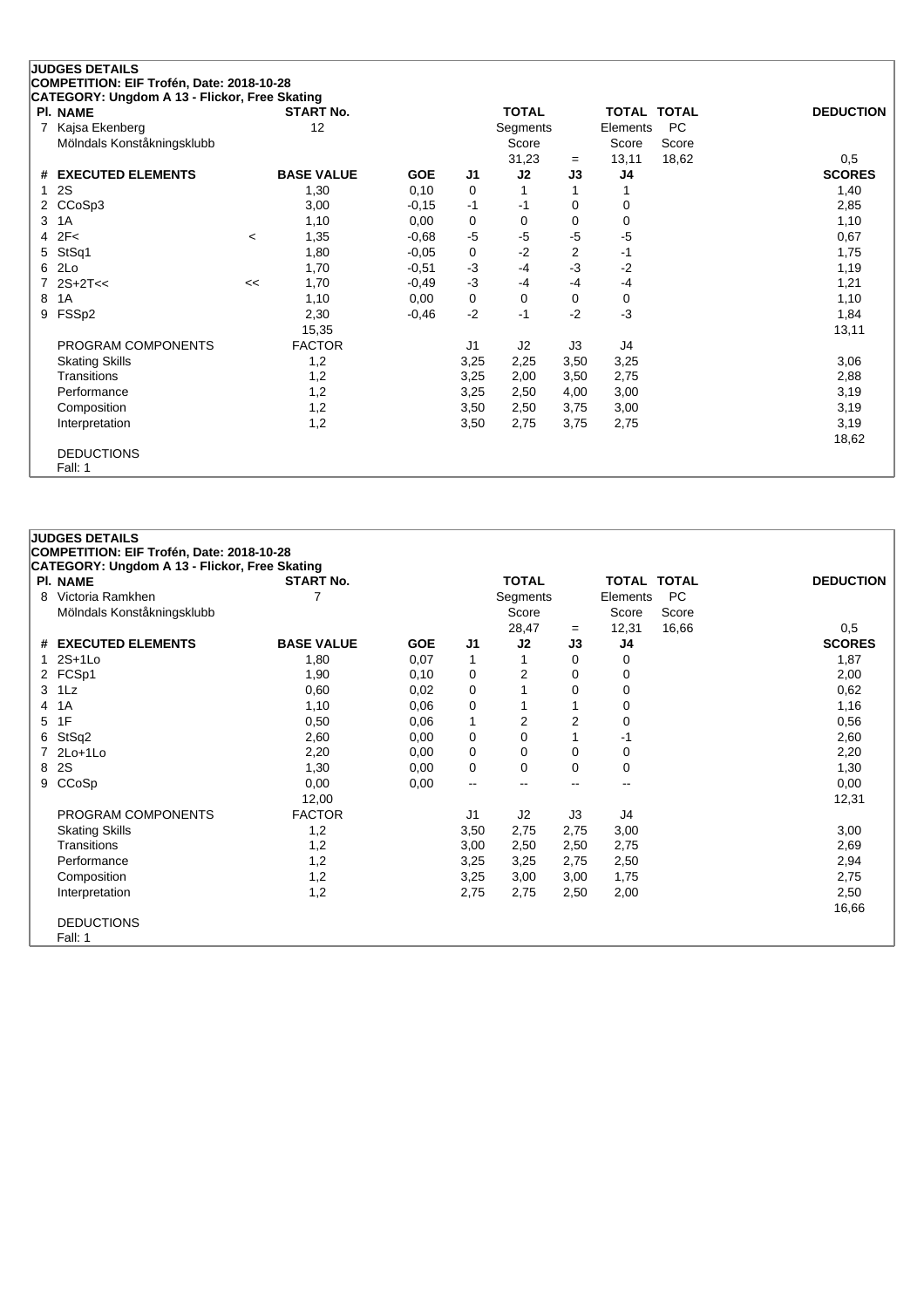| CATEGORY: Ungdom A 13 - Flickor, Free Skating |         |                   |            |                |              |             |          |             |                  |
|-----------------------------------------------|---------|-------------------|------------|----------------|--------------|-------------|----------|-------------|------------------|
| PI. NAME                                      |         | <b>START No.</b>  |            |                | <b>TOTAL</b> |             |          | TOTAL TOTAL | <b>DEDUCTION</b> |
| 9 Siri Gustafsson                             |         | 5                 |            |                | Segments     |             | Elements | PC          |                  |
| <b>IFK Helsingborg</b>                        |         |                   |            |                | Score        |             | Score    | Score       |                  |
|                                               |         |                   |            |                | 28,19        | $=$         | 14,21    | 15,48       | 1,5              |
| # EXECUTED ELEMENTS                           |         | <b>BASE VALUE</b> | <b>GOE</b> | J1             | J2           | J3          | J4       |             | <b>SCORES</b>    |
| 12S                                           |         | 1,30              | 0,00       | 0              | 0            | 0           | 0        |             | 1,30             |
| $2$ $2Lo$                                     |         | 1,70              | $-0.04$    | 0              | $-1$         | 0           | 0        |             | 1,66             |
| 3 CCoSp2                                      |         | 2,50              | $-0,13$    | 0              | $-1$         | -1          | 0        |             | 2,37             |
| 4 StSq1                                       |         | 1,80              | $-0.23$    | $-2$           | $-2$         | 0           | -1       |             | 1,57             |
| $5$ 2Lo<                                      | $\,<\,$ | 1,28              | $-0,64$    | $-5$           | $-5$         | $-5$        | $-5$     |             | 0,64             |
| $6$ 1A+2T                                     |         | 2,40              | $-0,10$    | 0              | $-2$         | -1          | 0        |             | 2,30             |
| 7 $2S+2T<$                                    | $\,<\,$ | 2,28              | $-0,65$    | $-5$           | $-5$         | $-5$        | $-5$     |             | 1,63             |
| 8 2F                                          |         | 1,80              | $-0,90$    | $-5$           | $-5$         | $-5$        | $-5$     |             | 0,90             |
| 9 FSSp2                                       |         | 2,30              | $-0,46$    | $-2$           | $-2$         | $\mathbf 0$ | $-4$     |             | 1,84             |
|                                               |         | 17,36             |            |                |              |             |          |             | 14,21            |
| PROGRAM COMPONENTS                            |         | <b>FACTOR</b>     |            | J <sub>1</sub> | J2           | J3          | J4       |             |                  |
| <b>Skating Skills</b>                         |         | 1,2               |            | 3,00           | 2,75         | 2,75        | 3,00     |             | 2,88             |
| Transitions                                   |         | 1,2               |            | 2,50           | 2,25         | 2,50        | 2,50     |             | 2,44             |
| Performance                                   |         | 1,2               |            | 2,75           | 2,25         | 2,25        | 2,25     |             | 2,38             |
| Composition                                   |         | 1,2               |            | 3,25           | 2,75         | 2,25        | 2,75     |             | 2,75             |
| Interpretation                                |         | 1,2               |            | 3,00           | 2,75         | 2,00        | 2,00     |             | 2,44             |
|                                               |         |                   |            |                |              |             |          |             | 15,48            |
| <b>DEDUCTIONS</b>                             |         |                   |            |                |              |             |          |             |                  |
| Fall: 3                                       |         |                   |            |                |              |             |          |             |                  |

| <b>JUDGES DETAILS</b>                                            |                   |            |      |              |          |                    |       |                  |
|------------------------------------------------------------------|-------------------|------------|------|--------------|----------|--------------------|-------|------------------|
| COMPETITION: EIF Trofén, Date: 2018-10-28                        |                   |            |      |              |          |                    |       |                  |
| CATEGORY: Ungdom A 13 - Flickor, Free Skating<br><b>PI. NAME</b> | <b>START No.</b>  |            |      | <b>TOTAL</b> |          | <b>TOTAL TOTAL</b> |       | <b>DEDUCTION</b> |
| 10 Valeria Finocchiaro                                           | 3                 |            |      | Segments     |          | Elements           | PC    |                  |
| Mölndals Konståkningsklubb                                       |                   |            |      | Score        |          | Score              | Score |                  |
|                                                                  |                   |            |      | 26,73        | $=$      | 13,67              | 13,06 | $\Omega$         |
| # EXECUTED ELEMENTS                                              | <b>BASE VALUE</b> | <b>GOE</b> | J1   | J2           | J3       | J4                 |       | <b>SCORES</b>    |
| 1 1 A                                                            | 1,10              | 0,03       | 0    | 1            | 0        | 0                  |       | 1,13             |
| $2$ $2$ $Lo<$                                                    | 1,28<br>$\prec$   | $-0,32$    | $-2$ | $-3$         | $-3$     | $-2$               |       | 0,96             |
| 3 CCoSp2                                                         | 2,50              | $-0,63$    | $-3$ | $-4$         | 0        | $-3$               |       | 1,87             |
| 4 StSq2                                                          | 2,60              | $-0,46$    | $-2$ | $-1$         | $-1$     | $-3$               |       | 2,14             |
| 5 2T                                                             | 1,30              | $-0,20$    | $-1$ | $-2$         | $-2$     | -1                 |       | 1,10             |
| 6 1A+1Lo                                                         | 1,60              | $-0,17$    | $-1$ | $-1$         | $-3$     | -1                 |       | 1,43             |
| 7 2S+1T                                                          | 1,70              | $-0,03$    | 0    | $-1$         | $\Omega$ | 0                  |       | 1,67             |
| 8 2S                                                             | 1,30              | 0,00       | 0    | 0            | 0        | 0                  |       | 1,30             |
| 9 FCSp2                                                          | 2,30              | $-0.23$    | $-1$ | $-1$         | 0        | $-2$               |       | 2,07             |
|                                                                  | 15,68             |            |      |              |          |                    |       | 13,67            |
| PROGRAM COMPONENTS                                               | <b>FACTOR</b>     |            | J1   | J2           | J3       | J4                 |       |                  |
| <b>Skating Skills</b>                                            | 1,2               |            | 2,75 | 2,25         | 2,50     | 2,75               |       | 2,56             |
| Transitions                                                      | 1,2               |            | 2,25 | 2,00         | 2,50     | 2,00               |       | 2,19             |
| Performance                                                      | 1,2               |            | 2,25 | 2,00         | 1,75     | 2,25               |       | 2,06             |
| Composition                                                      | 1,2               |            | 2,50 | 2,25         | 2,00     | 2,00               |       | 2,19             |
| Interpretation                                                   | 1,2               |            | 2,25 | 2,00         | 1,75     | 1,50               |       | 1,88             |
|                                                                  |                   |            |      |              |          |                    |       | 13,06            |
| <b>DEDUCTIONS</b>                                                |                   |            |      |              |          |                    |       |                  |
|                                                                  |                   |            |      |              |          |                    |       |                  |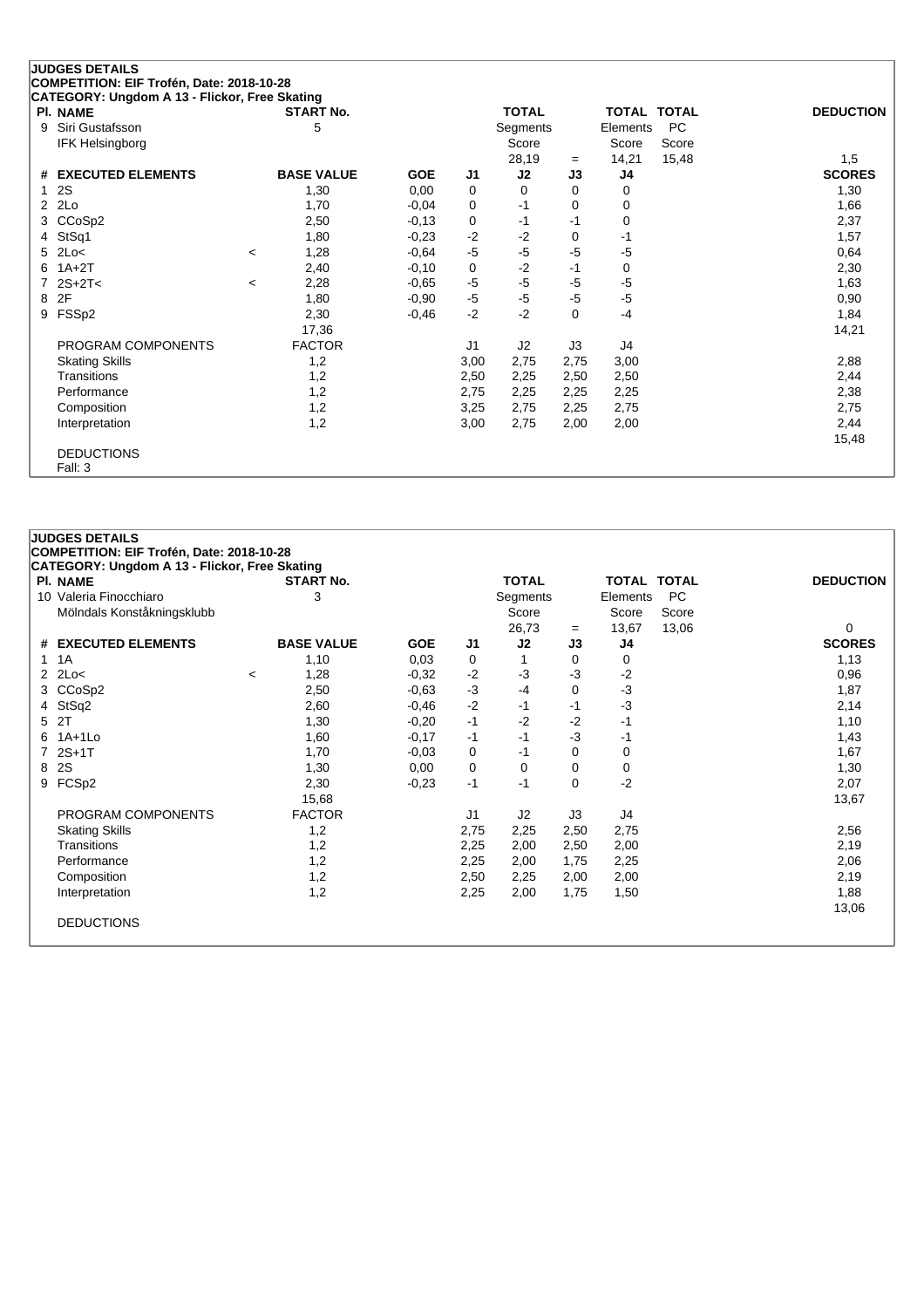|    | <b>JUDGES DETAILS</b>                         |                   |            |                |              |          |                    |           |                  |
|----|-----------------------------------------------|-------------------|------------|----------------|--------------|----------|--------------------|-----------|------------------|
|    | COMPETITION: EIF Trofén, Date: 2018-10-28     |                   |            |                |              |          |                    |           |                  |
|    | CATEGORY: Ungdom A 13 - Flickor, Free Skating |                   |            |                |              |          |                    |           |                  |
|    | <b>PI. NAME</b>                               | <b>START No.</b>  |            |                | <b>TOTAL</b> |          | <b>TOTAL TOTAL</b> |           | <b>DEDUCTION</b> |
| 11 | Milla Kuoppa                                  | 2                 |            |                | Segments     |          | Elements           | <b>PC</b> |                  |
|    | Konståkningsklubben Iskristallen Sun          |                   |            |                | Score        |          | Score              | Score     |                  |
|    |                                               |                   |            |                | 25,57        | $=$      | 12,01              | 14,56     |                  |
| #  | <b>EXECUTED ELEMENTS</b>                      | <b>BASE VALUE</b> | <b>GOE</b> | J <sub>1</sub> | J2           | J3       | J4                 |           | <b>SCORES</b>    |
|    | CCoSp2                                        | 2,50              | $-0,13$    | $-1$           | 0            | $-1$     | 0                  |           | 2,37             |
| 2  | 1A                                            | 1,10              | 0,03       | 0              |              | 0        | 0                  |           | 1,13             |
| 3  | 2S                                            | 1,30              | $-0,07$    | 0              | $-1$         | -1       | 0                  |           | 1,23             |
| 4  | 2S                                            | 1,30              | $-0,65$    | $-5$           | $-5$         | $-5$     | $-5$               |           | 0,65             |
| 5  | FCSpB                                         | 1,60              | $-0,36$    | $-1$           | $-2$         | $-2$     | $-4$               |           | 1,24             |
| 6  | 2Lo                                           | 1,70              | $-0,13$    | $-1$           | $-1$         | 0        | -1                 |           | 1,57             |
| 7  | 2F                                            | 1,80              | $-0,90$    | $-5$           | $-5$         | -5       | $-5$               |           | 0,90             |
| 8  | StSq1                                         | 1,80              | $-0,32$    | $-2$           | $-2$         | $-1$     | $-2$               |           | 1,48             |
| 9  | $1A+1T$                                       | 1,50              | $-0,06$    | $-1$           | $\Omega$     | $\Omega$ | $-1$               |           | 1,44             |
|    |                                               | 14,60             |            |                |              |          |                    |           | 12,01            |
|    | PROGRAM COMPONENTS                            | <b>FACTOR</b>     |            | J1             | J2           | J3       | J4                 |           |                  |
|    | <b>Skating Skills</b>                         | 1,2               |            | 3,25           | 2,75         | 2,50     | 2,75               |           | 2,81             |
|    | Transitions                                   | 1,2               |            | 2,75           | 2,50         | 2,00     | 2,25               |           | 2,38             |
|    | Performance                                   | 1,2               |            | 2,50           | 2,00         | 2,25     | 2,50               |           | 2,31             |
|    | Composition                                   | 1,2               |            | 2,50           | 2,50         | 1,75     | 2,75               |           | 2,38             |
|    | Interpretation                                | 1,2               |            | 2,50           | 2,25         | 2,25     | 2,00               |           | 2,25             |
|    |                                               |                   |            |                |              |          |                    |           | 14,56            |
|    | <b>DEDUCTIONS</b>                             |                   |            |                |              |          |                    |           |                  |
|    | Fall: 2                                       |                   |            |                |              |          |                    |           |                  |

|    | <b>JUDGES DETAILS</b>                         |         |                   |            |                |              |      |                    |           |                  |  |  |  |
|----|-----------------------------------------------|---------|-------------------|------------|----------------|--------------|------|--------------------|-----------|------------------|--|--|--|
|    | COMPETITION: EIF Trofén, Date: 2018-10-28     |         |                   |            |                |              |      |                    |           |                  |  |  |  |
|    | CATEGORY: Ungdom A 13 - Flickor, Free Skating |         |                   |            |                |              |      |                    |           |                  |  |  |  |
|    | <b>PI. NAME</b>                               |         | <b>START No.</b>  |            |                | <b>TOTAL</b> |      | <b>TOTAL TOTAL</b> |           | <b>DEDUCTION</b> |  |  |  |
|    | 12 Linnea Moldenes                            |         | 4                 |            |                | Segments     |      | Elements           | <b>PC</b> |                  |  |  |  |
|    | Boo Sportklubb                                |         |                   |            |                | Score        |      | Score              | Score     |                  |  |  |  |
|    |                                               |         |                   |            |                | 24,87        | $=$  | 12,32              | 14,05     | 1,5              |  |  |  |
| #  | <b>EXECUTED ELEMENTS</b>                      |         | <b>BASE VALUE</b> | <b>GOE</b> | J <sub>1</sub> | J2           | J3   | J4                 |           | <b>SCORES</b>    |  |  |  |
| 1. | $1A+2T$                                       |         | 2,40              | $-0,13$    | -1             | $-1$         | -1   | $-1$               |           | 2,27             |  |  |  |
|    | $2$ $2S+2T<<$                                 | <<      | 1,70              | $-0.65$    | $-5$           | $-5$         | -5   | $-5$               |           | 1,05             |  |  |  |
| 3  | FSSp2                                         |         | 2,30              | $-0,23$    | $-2$           | -1           | -1   | 0                  |           | 2,07             |  |  |  |
| 4  | 2S                                            |         | 1,30              | 0,00       | 0              | 0            | 0    | 0                  |           | 1,30             |  |  |  |
| 5  | 2Lo<                                          | $\,<\,$ | 1,28              | $-0,64$    | $-5$           | $-5$         | -5   | -5                 |           | 0,64             |  |  |  |
| 6  | StSqB                                         |         | 1,50              | $-0,41$    | $-3$           | $-3$         | $-2$ | $-3$               |           | 1,09             |  |  |  |
|    | $7$ $2F <$                                    | <<      | 0,50              | $-0.25$    | $-5$           | $-5$         | $-5$ | $-5$               |           | 0,25             |  |  |  |
| 8  | 1A                                            |         | 1,10              | 0,00       | 0              | 0            | 0    | 0                  |           | 1,10             |  |  |  |
| 9  | CCoSp3                                        |         | 3,00              | $-0,45$    | $-2$           | $-2$         | $-1$ | $-1$               |           | 2,55             |  |  |  |
|    |                                               |         | 15,08             |            |                |              |      |                    |           | 12,32            |  |  |  |
|    | PROGRAM COMPONENTS                            |         | <b>FACTOR</b>     |            | J <sub>1</sub> | J2           | J3   | J4                 |           |                  |  |  |  |
|    | <b>Skating Skills</b>                         |         | 1,2               |            | 2,50           | 2,75         | 2,50 | 2,75               |           | 2,63             |  |  |  |
|    | Transitions                                   |         | 1,2               |            | 2,25           | 2,50         | 2,00 | 2,75               |           | 2,38             |  |  |  |
|    | Performance                                   |         | 1,2               |            | 2,25           | 2,00         | 2,00 | 2,25               |           | 2,13             |  |  |  |
|    | Composition                                   |         | 1,2               |            | 2,75           | 2,00         | 2,25 | 3,00               |           | 2,50             |  |  |  |
|    | Interpretation                                |         | 1,2               |            | 2,25           | 2,25         | 1,75 | 2,00               |           | 2,06             |  |  |  |
|    |                                               |         |                   |            |                |              |      |                    |           | 14,05            |  |  |  |
|    | <b>DEDUCTIONS</b>                             |         |                   |            |                |              |      |                    |           |                  |  |  |  |
|    | Fall: 3                                       |         |                   |            |                |              |      |                    |           |                  |  |  |  |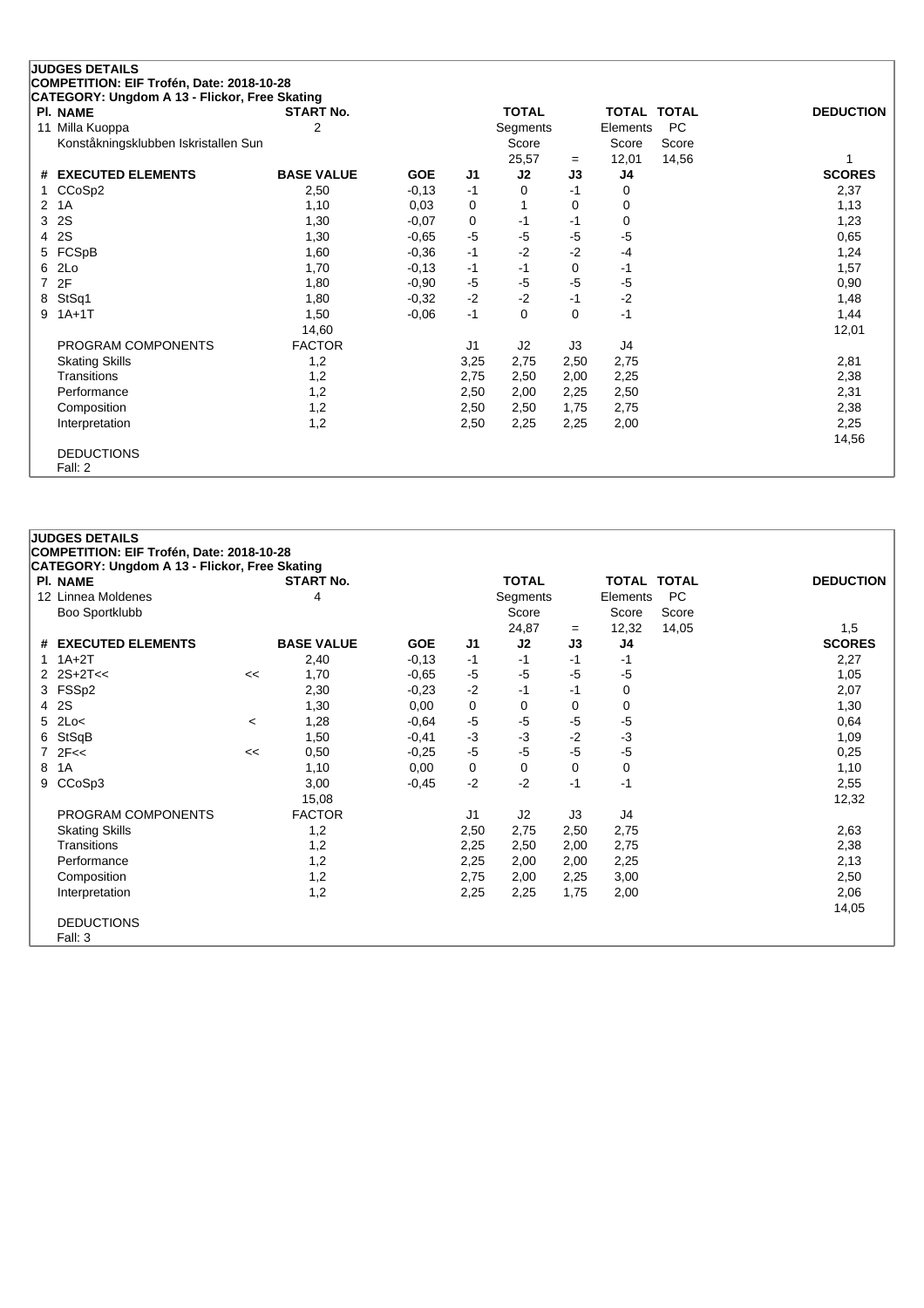|    | CATEGORY: Ungdom A 13 - Flickor, Free Skating |         |                   |            |                |              |          |          |              |                  |
|----|-----------------------------------------------|---------|-------------------|------------|----------------|--------------|----------|----------|--------------|------------------|
|    | <b>PI. NAME</b>                               |         | <b>START No.</b>  |            |                | <b>TOTAL</b> |          | TOTAL    | <b>TOTAL</b> | <b>DEDUCTION</b> |
|    | 13 Anastasia-Elisabeth Tiberg                 |         |                   |            |                | Segments     |          | Elements | <b>PC</b>    |                  |
|    | IFK Täby Konståkningsklubb                    |         |                   |            |                | Score        |          | Score    | Score        |                  |
|    |                                               |         |                   |            |                | 24,68        | $=$      | 11,99    | 12,69        | $\Omega$         |
|    | # EXECUTED ELEMENTS                           |         | <b>BASE VALUE</b> | <b>GOE</b> | J1             | J2           | J3       | J4       |              | <b>SCORES</b>    |
|    | 1 FCSp1                                       |         | 1,90              | $-0.29$    | $-1$           | $-2$         | $-1$     | $-2$     |              | 1,61             |
|    | 2 2S                                          |         | 1,30              | $-0,10$    | 0              | -1           | 0        | $-2$     |              | 1,20             |
|    | $3$ 2Lo<                                      | $\,<\,$ | 1,28              | $-0,35$    | $-2$           | $-4$         | -3       | $-2$     |              | 0,93             |
|    | $4$ 2S+2T                                     |         | 2,60              | $-0,23$    | $-1$           | $-3$         | -1       | $-2$     |              | 2,37             |
| 5. | StSqB                                         |         | 1,50              | $-0,26$    | $-2$           | -1           | -1       | $-3$     |              | 1,24             |
| 6  | 1A+2T<                                        | $\,<\,$ | 2,08              | $-0,30$    | $-3$           | $-3$         | $-2$     | $-3$     |              | 1,78             |
| 7  | 2Lo<<                                         | <<      | 0,50              | $-0,20$    | $-4$           | -4           | -4       | $-4$     |              | 0,30             |
| 8  | CCoSp2V                                       | $\vee$  | 1,88              | $-0,42$    | $-3$           | -1           | $-2$     | $-3$     |              | 1,46             |
| 9  | 1A                                            |         | 1,10              | 0,00       | 0              | $\Omega$     | $\Omega$ | 0        |              | 1,10             |
|    |                                               |         | 14,14             |            |                |              |          |          |              | 11,99            |
|    | PROGRAM COMPONENTS                            |         | <b>FACTOR</b>     |            | J <sub>1</sub> | J2           | J3       | J4       |              |                  |
|    | <b>Skating Skills</b>                         |         | 1,2               |            | 2,50           | 2,50         | 2,25     | 2,50     |              | 2,44             |
|    | Transitions                                   |         | 1,2               |            | 2,25           | 2,25         | 2,50     | 2,00     |              | 2,25             |
|    | Performance                                   |         | 1,2               |            | 2,25           | 2,00         | 2,00     | 2,25     |              | 2,13             |
|    | Composition                                   |         | 1,2               |            | 2,50           | 2,00         | 1,75     | 2,00     |              | 2,06             |
|    | Interpretation                                |         | 1,2               |            | 2,00           | 2,00         | 1,75     | 1,00     |              | 1,69             |
|    |                                               |         |                   |            |                |              |          |          |              | 12,69            |
|    | <b>DEDUCTIONS</b>                             |         |                   |            |                |              |          |          |              |                  |
|    |                                               |         |                   |            |                |              |          |          |              |                  |

|   | <b>JUDGES DETAILS</b>                         |                                                                                                                                                                                 |                   |            |                          |                          |          |                    |       |                  |
|---|-----------------------------------------------|---------------------------------------------------------------------------------------------------------------------------------------------------------------------------------|-------------------|------------|--------------------------|--------------------------|----------|--------------------|-------|------------------|
|   | COMPETITION: EIF Trofén, Date: 2018-10-28     |                                                                                                                                                                                 |                   |            |                          |                          |          |                    |       |                  |
|   | CATEGORY: Ungdom A 13 - Flickor, Free Skating |                                                                                                                                                                                 |                   |            |                          |                          |          |                    |       |                  |
|   | <b>PI. NAME</b>                               |                                                                                                                                                                                 | <b>START No.</b>  |            |                          | <b>TOTAL</b>             |          | <b>TOTAL TOTAL</b> |       | <b>DEDUCTION</b> |
|   | 14 Vera Enlund                                |                                                                                                                                                                                 | 9                 |            |                          | Segments                 |          | Elements           | PC    |                  |
|   | IFK Täby Konståkningsklubb                    |                                                                                                                                                                                 |                   |            |                          | Score                    |          | Score              | Score |                  |
|   |                                               |                                                                                                                                                                                 |                   |            |                          | 23,76                    | $=$      | 9,94               | 15,32 | 1,5              |
|   | # EXECUTED ELEMENTS                           |                                                                                                                                                                                 | <b>BASE VALUE</b> | <b>GOE</b> | J1                       | J2                       | J3       | J4                 |       | <b>SCORES</b>    |
|   | $1$ $2Lz$                                     |                                                                                                                                                                                 | 2,10              | $-1,05$    | $-5$                     | $-5$                     | $-5$     | $-5$               |       | 1,05             |
|   | 2 2F                                          |                                                                                                                                                                                 | 1,80              | $-0,45$    | $-3$                     | $-2$                     | $-2$     | $-3$               |       | 1,35             |
| 3 | 1A                                            |                                                                                                                                                                                 | 1,10              | 0,00       | 0                        | $\mathbf 0$              | $\Omega$ | 0                  |       | 1,10             |
|   | 4 SSp                                         |                                                                                                                                                                                 | 0,00              | 0,00       | $\overline{\phantom{a}}$ | $\overline{\phantom{m}}$ | --       | --                 |       | 0,00             |
|   | 5 2F                                          |                                                                                                                                                                                 | 1,80              | $-0,90$    | $-5$                     | -5                       | $-5$     | $-5$               |       | 0,90             |
|   | $6$ 2Lz<< $e$                                 | < <e< td=""><td>0,45</td><td><math>-0,23</math></td><td><math>-5</math></td><td><math>-5</math></td><td><math>-5</math></td><td><math>-5</math></td><td></td><td>0,22</td></e<> | 0,45              | $-0,23$    | $-5$                     | $-5$                     | $-5$     | $-5$               |       | 0,22             |
|   | 7 CCoSp4                                      |                                                                                                                                                                                 | 3,50              | 0,00       | 0                        | 0                        | 0        | 0                  |       | 3,50             |
|   | 8 StSq1                                       |                                                                                                                                                                                 | 1,80              | $-0,23$    | $-2$                     | $-1$                     | 0        | $-2$               |       | 1,57             |
|   | $9$ 2Lo<<                                     | <<                                                                                                                                                                              | 0,50              | $-0,25$    | $-5$                     | $-5$                     | $-5$     | $-5$               |       | 0,25             |
|   |                                               |                                                                                                                                                                                 | 13,05             |            |                          |                          |          |                    |       | 9,94             |
|   | PROGRAM COMPONENTS                            |                                                                                                                                                                                 | <b>FACTOR</b>     |            | J <sub>1</sub>           | J2                       | J3       | J4                 |       |                  |
|   | <b>Skating Skills</b>                         |                                                                                                                                                                                 | 1,2               |            | 2,75                     | 2,25                     | 2,75     | 2,75               |       | 2,63             |
|   | Transitions                                   |                                                                                                                                                                                 | 1,2               |            | 2,50                     | 2,25                     | 2,50     | 2,00               |       | 2,31             |
|   | Performance                                   |                                                                                                                                                                                 | 1,2               |            | 2,50                     | 2,00                     | 3,25     | 2,50               |       | 2,56             |
|   | Composition                                   |                                                                                                                                                                                 | 1,2               |            | 3,00                     | 2,50                     | 2,75     | 2,25               |       | 2,63             |
|   | Interpretation                                |                                                                                                                                                                                 | 1,2               |            | 3,00                     | 2,25                     | 3,25     | 2,00               |       | 2,63             |
|   |                                               |                                                                                                                                                                                 |                   |            |                          |                          |          |                    |       | 15,32            |
|   | <b>DEDUCTIONS</b>                             |                                                                                                                                                                                 |                   |            |                          |                          |          |                    |       |                  |
|   | Fall: 3                                       |                                                                                                                                                                                 |                   |            |                          |                          |          |                    |       |                  |